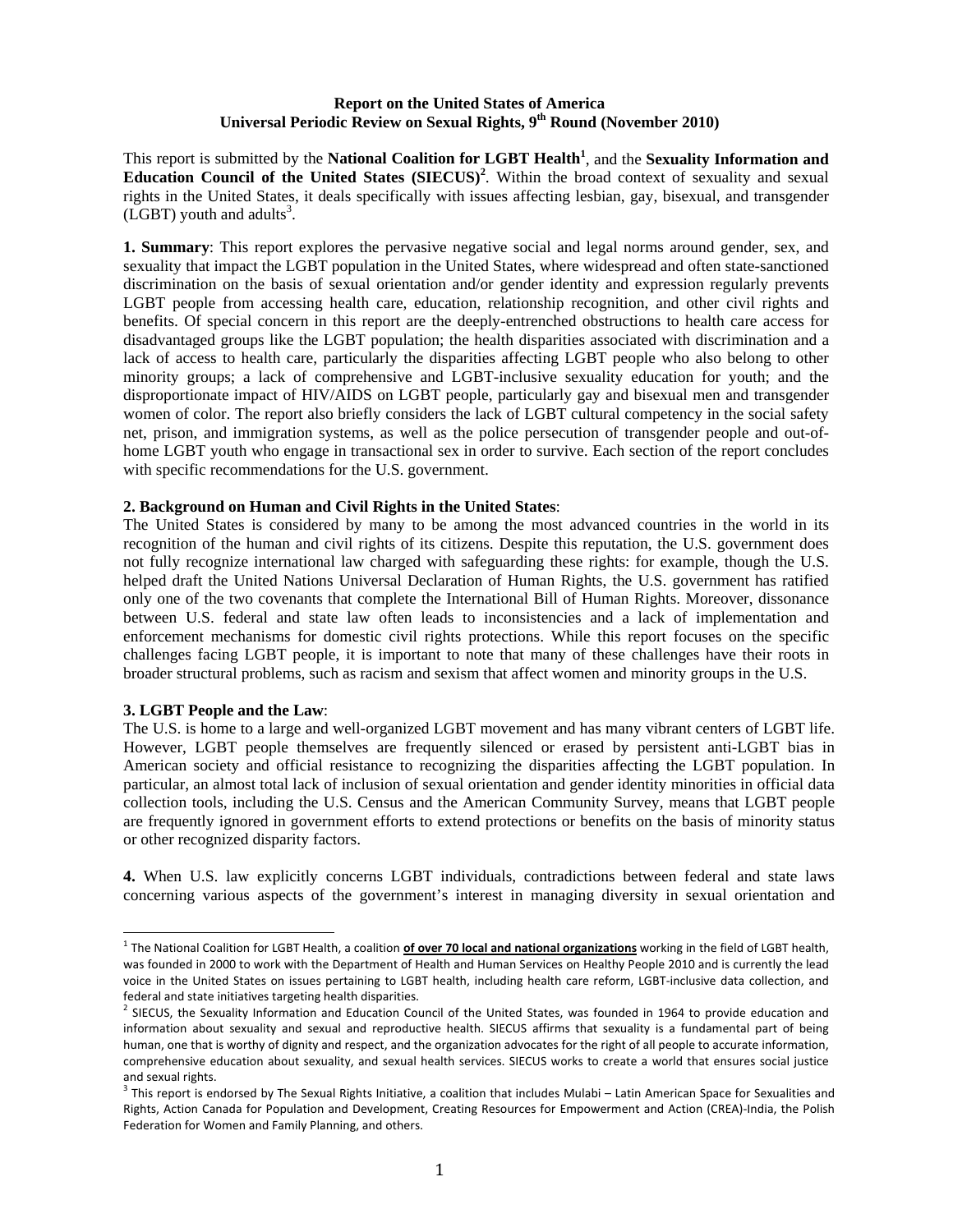gender identity have resulted in an uneven patchwork of statutes, regulations, and bureaucratic practices. Of particular concern for LGBT people are inconsistencies in protections against discrimination in areas such as health care, insurance, employment, and housing; the availability of comprehensive and LGBT-inclusive sexuality education for youth; the extent of access to civil rights such as relationship recognition and adoption; and, for transgender people, the ability to access appropriate medical care and to change documents such as birth certificates and passports.

#### **5. The Costs of Discrimination against LGBT People:**

Negative stereotypes and attitudes towards LGBT people persist throughout the United States: in 2008, more than 2,400 LGBT people were victims of crimes perpetrated against them on the basis of their perceived sexual orientation, gender identity, or gender expression, and significant underreporting means that the actual number of hate crimes against LGBT people is probably much higher than the statistics show.<sup>4</sup> In addition to high rates of bias-motivated violence, LGBT people must bear the constant stress of coping with social stigma and systemic discrimination around their sexual orientation and/or gender identity and expression, which leads to significant health disparities. Research shows that LGBT people have elevated levels of suicidal ideation, substance use, and mental health conditions such as depression.<sup>5</sup> In a system that does not support alternative family structures, these challenges increase exponentially for LGBT youth, the children of LGBT parents, and older LGBT adults. Many members of the LGBT community also belong to other communities that face substantial disparities and are thus vulnerable to cumulative negative health impacts: for example, an African American gay man faces disparities common to the African American population as well as those suffered by the LGBT population, and a transgender Spanish-speaking woman in America must navigate multiple layers of discrimination based on language, ethnicity, gender, and gender identity.

**6.** These disparities are compounded by barriers that prevent LGBT people from accessing vital health services even for routine care. Because the U.S. does not have a public health insurance system, most people access insurance either through their employer or their spouse's employer. Unfortunately, most U.S. states do not provide relationship recognition for same-sex couples, and the continued failure by Congress to pass the Employment Non-discrimination Act (ENDA) means that LGBT people lack federal protection from employment discrimination on the basis of perceived or actual sexual orientation and/or gender identity and expression. A recent study found that 97 percent of more than 6,400 transgender respondents had been mistreated at work because of their gender identity or expression.<sup>6</sup> LGBT people are thus disproportionately affected by insurance industry practices that restrict access to coverage and are more likely than non-LGBT people to be without insurance coverage entirely.<sup>7</sup> For transgender people in particular, insurance coverage can be nearly impossible to obtain: despite statements from entities like the American Medical Association (AMA) defining transition-related care as medically necessary, many private insurers, Medicaid plans in the majority of states, and Medicare all include explicit "transition exclusions" prohibiting the provision of such care.<sup>8</sup> Transition exclusions are often expanded in practice by insurance carriers and medical providers to prevent transgender people from accessing even basic health care services. Despite the barriers that often prevent transgender people from accessing medically necessary transition-related treatment, the U.S. government currently requires them to undergo "sex reassignment surgery" (usually interpreted as genital surgery) to change the gender marker on their passports.

**7.** Such issues are symptomatic of a lack of LGBT inclusion not only in the insurance industry but also in the health care system. LGBT people are regularly discriminated against by health care providers who are not familiar with or sympathetic to their needs. Moreover, many non-discrimination laws include "charitable choice" provisions that allow religiously-affiliated institutions such as Catholic hospitals to refuse to provide services that they claim run counter to their religious beliefs, such as reproductive health services and

<sup>4</sup> National Coalition of Anti‐Violence Programs. (2008). "Hate Violence Against Lesbian, Gay, Bisexual, and Transgender People in

the United States." Available from http://transgenderlegal.org/media/uploads/doc\_163.pdf<br><sup>5</sup> Ryan, C, Huebner, D, Diaz, RM, and Sanchez, J. (January 2009). "Family Rejection as a Predictor of Negative Health Outcomes in<br>Wh

<sup>&</sup>lt;sup>6</sup> National Center for Transgender Equality and the National Gay and Lesbian Task Force. (November 2009). National Transgender Discrimination Survey: Preliminary Findings. Available from http://transequality.org/Resources/NCTE\_prelim\_survey\_econ.pdf<br><sup>7</sup> Center for American Progress. (December 2009). How to Close the LGBT Health Disparities Gap. Av

http://www.americanprogress.org/issues/2009/12/lgbt\_health\_disparities.html<br><sup>8</sup> AMA Resolution 122, available online at <u>http://www.ama-assn.org/ama1/pub/upload/mm/38/a08resolutions.pdf</u>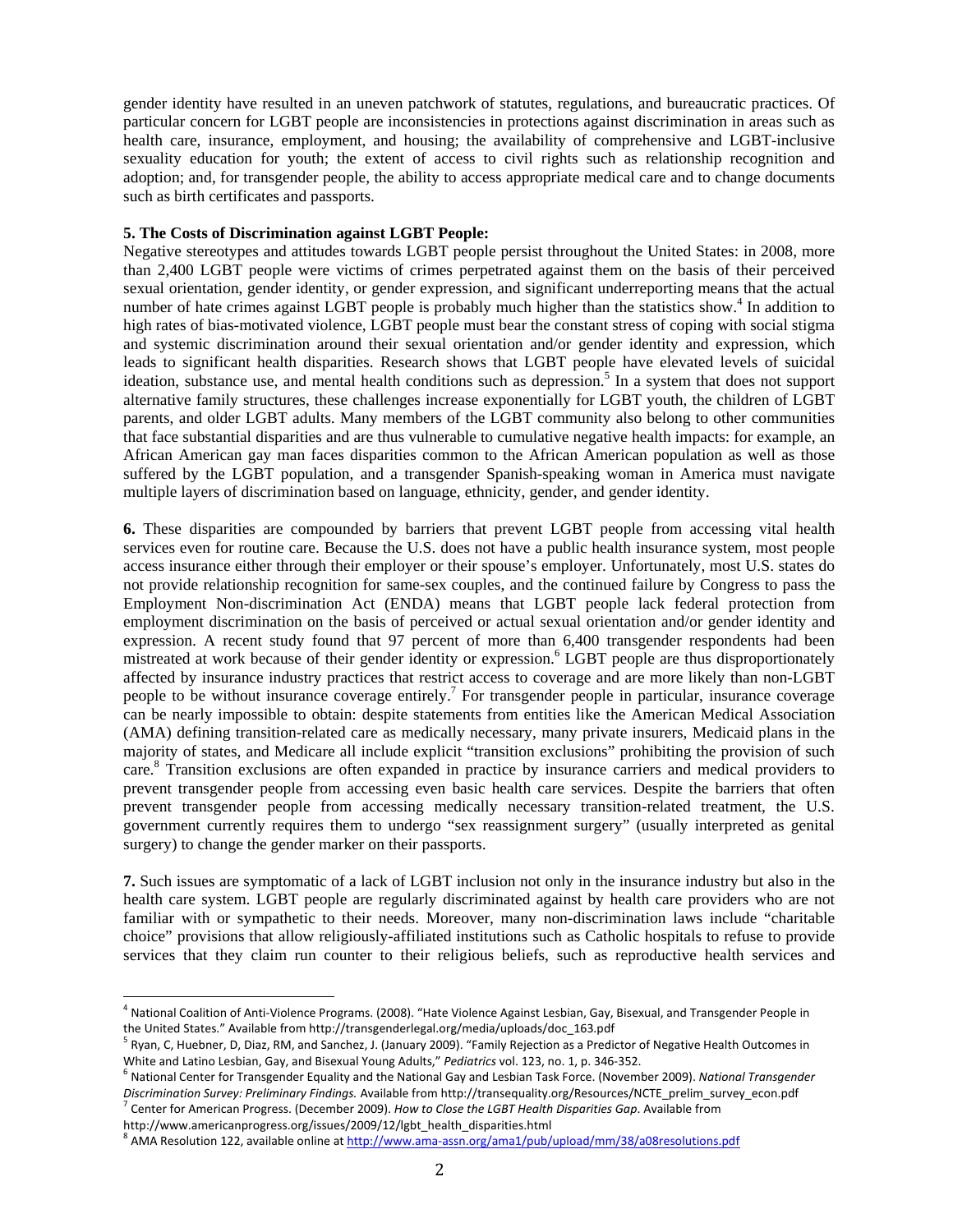culturally-competent care for LGBT people. $9$  Fear of experiencing bias from providers or receiving substandard treatment as a result of their sexual orientation or gender identity often prevents LGBT people from accessing preventative care or early diagnostic services, making them more likely to delay or not seek necessary medical treatment. Though there exist scattered attempts to remedy these disparities, truly confronting them requires a level of coordination and commitment that can only be achieved by the development and dissemination of comprehensive LGBT cultural competency programs by the federal government. The ideal source for such programs, as well as a key element of a well-coordinated federal-led effort to combat LGBT health disparities, would be a dedicated Office of LGBT Health in the Department of Health and Human Services.

## **8.** *The U.S. government should:*

- Pass the Employment Non-discrimination Act (ENDA);
- Require all federal demographic and health surveys to add an LGBT-focused demographic question or questions that measure sexual orientation and gender identity;
- Outlaw discrimination on the basis of sexual orientation and gender identity and expression in health care access, insurance coverage, and housing;
- Remove transgender exclusions from Medicare and Medicaid programs;
- Remove the requirement that transgender people must undergo "sex-reassignment" or genital surgery before being able to change the sex on their passports;
- Develop and implement LGBT-focused cultural competency programs, which provide information about how to better serve LGBT patients by understanding the culture and communities in which they live, throughout the federal government and in all health care centres and health-focused programs that receive federal funding;
- Create an Office of LGBT Health within the federal Department of Health and Human Services to coordinate efforts to eliminate LGBT health disparities; and
- Remove charitable choice provisions from all government-run programs to ensure that all people, regardless of religion, sexual orientation, or gender identity, are able to access appropriate health care services.

## **9. Family Matters: Marriage, Domestic Partner Benefits, and Adoption**

In U.S. state and federal law, the terms "family," "parent," and "spouse" commonly exclude LGBT families on the basis of a lack of access to institutions such as legal marriage. Five U.S. states have removed gendered laws around marriage, allowing LGBT couples to marry, and several more offer broad protections similar to marriage for LGBT couples.<sup>10</sup> However, the majority of the U.S. population lives in one of 24 states where equality in marriage is expressly denied by constitutional amendment.<sup>11</sup> On the federal level, the 1996 Defense of Marriage Act (DOMA) explicitly prohibits the federal government from recognizing the validity of anything but heterosexual marriage, excluding same-sex and many transgender spouses from over 1,100 federal benefits and responsibilities associated with marriage, and federally-funded programs such as the Healthy Marriage Initiative exclusively support and promote heterosexual models of marriage and family creation. Many states also discriminate in adoption: almost 40 states do not allow LGBT couples to adopt a child, and others impose stringent eligibility requirements on them out of the false belief that even a single parent household is better for children than one headed by same-sex parents or a couple in which a parent is transgender. $^{12}$ 

# **10.** *The U.S. government should:*

- Repeal the Defense of Marriage Act (DOMA) and end gendered laws governing eligibility for federal benefits, to allow LGBT couples equal access to all such benefits;
- End or revise federal programs that exclusively promote heterosexual marriage, such as the Healthy Marriage Initiative, and end federal funding to states for such programs; and

 $9$  Congressional Research Service. (June 22, 2001). "Comparison of Proposed Charitable Choice Act of 2001 with Current Charitable Choice Law." Available from http://www.firstamendmentcenter.org/pdf/CRS.charitable1.pdf<br><sup>10</sup> According to the organization Freedom to Marry, only 15 states provide some form of relationship recognition for same sex

couples.<br><sup>11</sup> Freedom to Marry, http://www.freedomtomarry.org/states (Accessed February 18, 2010)<br><sup>12</sup> Human Rights Campaign. (July 6, 2009). "Parenting Laws in the U.S" [ONLINE]. Available from

http://www.hrc.org/documents/parenting\_laws\_maps.pdf (Accessed February 18, 2010)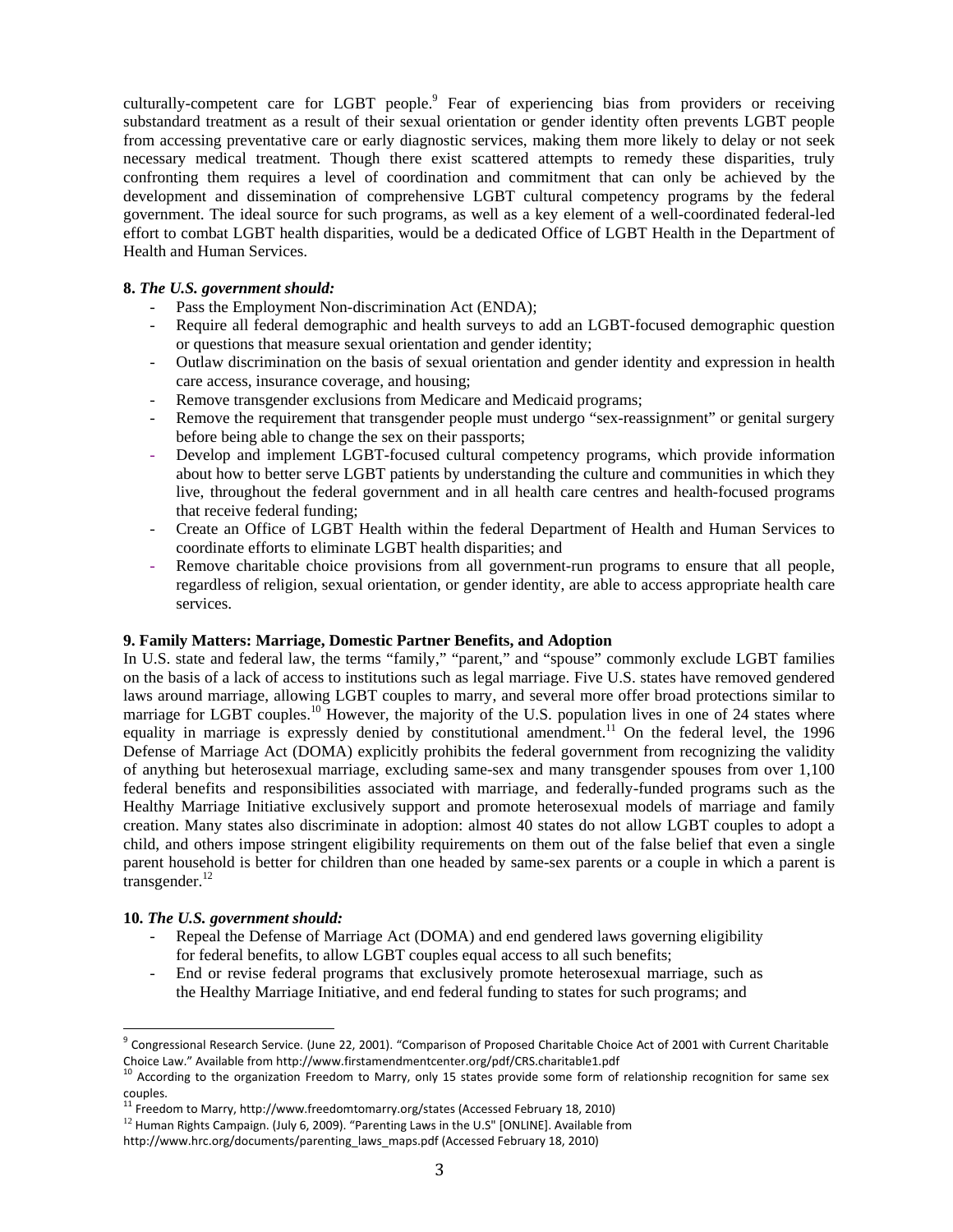Prohibit discrimination against LGBT parents in adoption.

### **11. LGBT Youth, Sexuality Education, and Safe Schools**

Most sexuality education programs do not cover the topics of sexual orientation or gender identity, and abstinence-only-until-marriage programs further existing prejudice against LGBT people, including LGBT youth. As a result, LGBT youth are more vulnerable to harmful behaviors, including skipping school and attempting suicide, than their heterosexual peers. Comprehensive sexuality education that includes unbiased information about sexual orientation and gender identity is a vital step toward educating individuals and changing society to promote the health and well-being of all. Moreover, all youth need access to comprehensive sexuality education that addresses a range of topics including sexual orientation and gender identity, alongside other key topics such as abstinence, effective contraception methods, healthy relationships, family and interpersonal communication skills, and decision-making skills. Unfortunately, over the past nearly thirty years, federal and state governments have spent over \$1.5 billion on abstinence-only-untilmarriage programs that, by their very nature, discriminate against LGBT people, most of whom cannot legally marry the U.S. While the federal government has just this year eliminated funding for existing abstinenceonly-until-marriage programs, previous heavy investment in this funding and the inclusion of \$250 million for such programs in the recent health care reform law has promulgated a myriad of state policies, state agencies, and community-based organizations focused on promoting abstinence until marriage, despite the fact that overwhelming evidence proves these programs to be ineffective. By assuming heterosexuality, disparaging non-traditional families, and spreading fear, shame, and inaccurate information about sexual orientation and gender identity, these programs assert that LGBT individuals and relationships are unhealthy and morally inferior and send powerful and disturbing messages to young people of all sexual orientations and gender identities. Moreover, LGBT students, especially young men who have sex with men and transgender women, are at increased risk for sexually-transmitted infections such as HIV, yet abstinence-only-until-marriage programs fail to provide these students with any realistic risk-reduction strategies. Comprehensive sexuality education, on the other hand, addresses the prevention and relationship needs of all youth, including those who identify as LGBT or those who are questioning their sexual orientation or gender identity. Moreover, leading public health and medical professional organizations support a comprehensive approach to sex education on the basis of both ethical and evidentiary considerations.

**12.** LGBT students are at higher risk for violence in school, sexual risk taking, being harassed, abusing drugs and alcohol, and attempting suicide, simply because of their sexuality and/or gender identity and the pressures that come with it. At the federal and state levels, safe school initiatives fail to be universally recognized and adopted so that all youth are free from harassment and violence in schools. In 2007, nearly nine out of ten LGBT students experienced verbal and/or physical harassment or assault at school, three-fifths felt unsafe at school because of their sexual orientation, and close to one-third skipped a day of school in the past month because of feeling unsafe.<sup>13</sup> The percentage of states with comprehensive safe school laws is also low. Only 11 states and Washington, DC protect students from bullying and harassment based on sexual orientation, and only seven states and Washington, DC protect students on the basis of gender identity and expression.<sup>14</sup>

**13.** Adolescence comes with the opportunity to establish habits and decision-making skills that form the basis for decisions about health and wellbeing for the rest of an individual's life. Unfortunately, attempts to meet the health needs of LGBT youth have historically suffered from a lack of coordinated funding and focus at the government level, and the specific needs of LGBT youth have often been left out of broader adolescent health discussions. Though it was created in 1992, the Office of Adolescent Health (OAH) was not actually funded and established until 2010. OAH is charged with coordinating all activities within HHS that relate to adolescent "disease prevention, health promotion, preventive health services, and health information and education," including program design, support, and evaluation, trend monitoring, adolescent health research projects, and training for health providers who work with adolescents.<sup>15</sup> This office provides a key opportunity to prioritize the health of LGBT young people while addressing the health needs of all adolescents, and to provide accurate and comprehensive sex education that promotes healthy behaviors and relationships for all young people, including LGBT youth.

 $^{13}$  Gay, Lesbian, and Straight Education Network. (2008). 2007 National School Climate Survey. New York, NY.

 $14$  Ibid.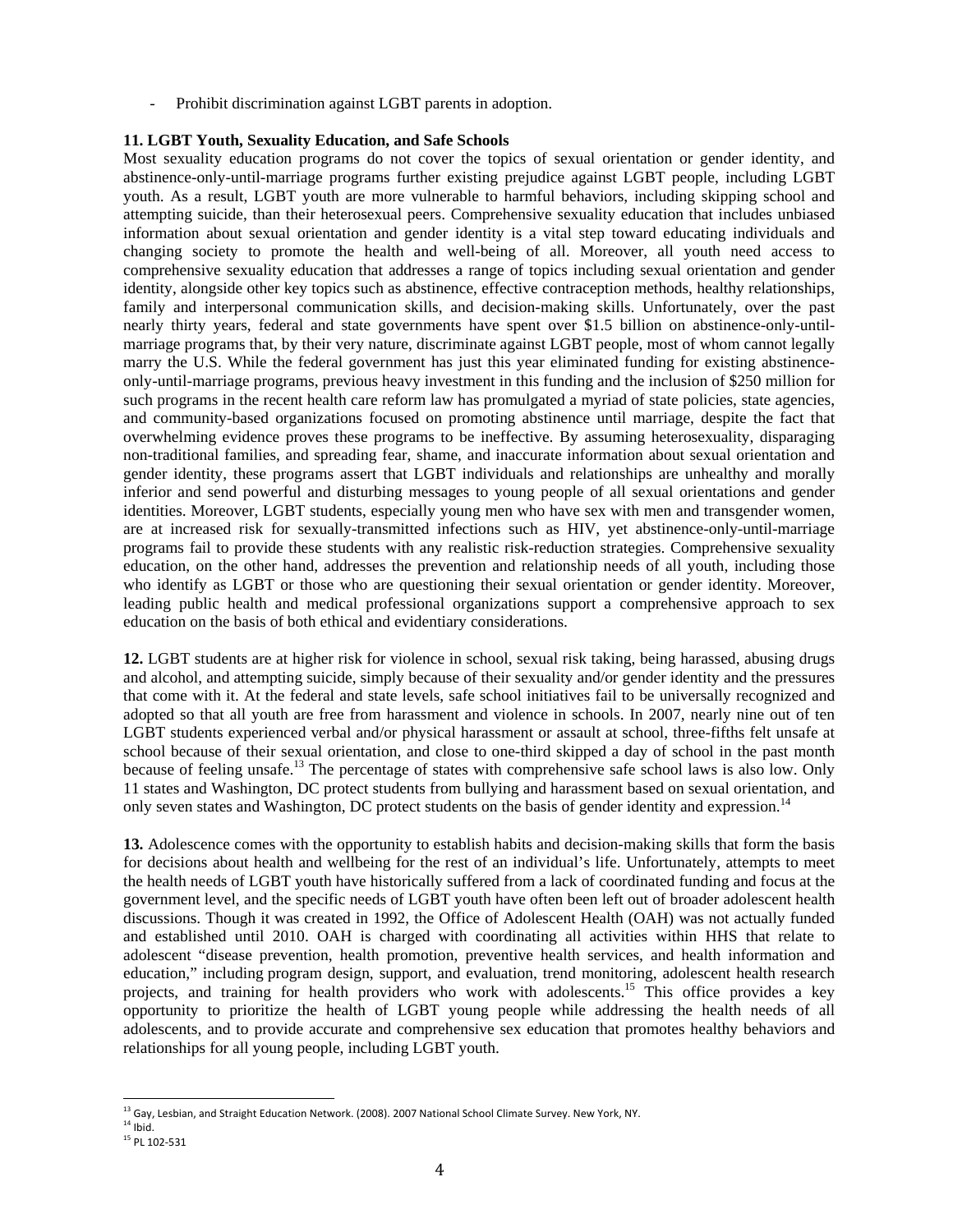## **14.** *The U.S. government should:*

- Establish funding for age-appropriate, medically accurate, and comprehensive sexuality education that discusses abstinence and contraception, avoids gender stereotypes and the stigmatization of LGBT individuals, and addresses the prevention and relationship needs of all youth;
- Require school districts that choose to offer human sexuality instruction to provide medically accurate, evidence-based, and comprehensive sex education that affirmatively includes LGBT issues;
- End federal funding for abstinence-only-until-marriage programs;
- Ensure the newly established Office of Adolescent Health addresses the specific needs of LGBT youth;
- Require schools receiving federal funding to implement a comprehensive anti-bullying policy that explicitly recognizes factors such as race, religion, sexual orientation, and gender identity and expression;
- Outlaw discrimination in schools against Gay-Straight Alliances (GSAs) and other groups that affirmatively address LGBT issues; and
- Require federally-funded training resources and other resource materials for teachers and school administrators to include sexual orientation and gender identity.

# **15. The Continuing Impact of HIV/AIDS**

Thirty years after the explosion of the HIV/AIDS epidemic in the U.S., the disease continues to take a disproportionate toll on many of America's most marginalized populations, including Black and Latino gay and bisexual men, LGBT youth and elders, and transgender women of color. Nationwide, men who have sex with men  $(MSM<sup>16</sup>)$  comprise 48 percent of the approximately one million people living with HIV and 53 percent of the almost 30,000 new HIV infections in the U.S. each year.<sup>17</sup> Despite these grim statistics, little official acknowledgment exists of the massive threat still posed by HIV/AIDS to the LGBT population in the U.S.; there is extremely limited research conducted on behavioural and structural interventions for this population, and few resources are directed towards stemming the tide of new infections. In fact, men who have sex with men are the only risk group among whom the rate of new HIV infections is increasing in America.<sup>18</sup>

## **16.** *The U.S. government should:*

- Fund the development and implementation of behavioural interventions to lower the rate of HIV/AIDS infection among LGBT people, especially LGBT people of color**;**
- Prioritize and adequately fund HIV prevention efforts that strengthen and expand outreach, education, HIV testing, and prevention programs targeting high-risk populations, especially the LGBT community;
- Fund research that addresses identified gaps in targeted HIV prevention, including for young gay men and men who have sex with men, especially those from Black or Latino communities; and
- Promote and expand evidence-based prevention measures, including ensuring access to comprehensive sex education for all school-age children as a foundation for prevention, as well as wide availability of condoms and education about their proper use.

## **17. Lack of LGBT cultural competency in government institutions**

Like other disadvantaged minority groups in America, LGBT people are disproportionately likely to encounter government institutions like the social safety net, prison, foster care, and immigration systems, where official and unofficial discrimination on the basis of sexual orientation and/or gender identity and expression is rife. Despite the popular perception that the LGBT population is wealthier than the American average, studies show that the majority of LGBT people are economically disadvantaged by factors such as employment discrimination and a lack of relationship recognition.<sup>19</sup> LGBT youth are particularly at risk of

 $^{16}$  In government reports, gay and bisexual men and transgender women are often classified as "men who have sex with men" (MSM) together with heterosexually-identified men who acquired the virus through sexual contact with another man.<br><sup>17</sup> Centers for Disease Control and Prevention. (March 2010). "HIV and AIDS among Gay and Bisexual Men." Av

http://www.cdc.gov/NCHHSTP/newsroom/docs/FastFacts-MSM-FINAL508COMP.pdf<br><sup>18</sup> Centers for Disease Control and Prevention. (March 2010). "HIV and AIDS among Gay and Bisexual Men." Available from http://www.cdc.gov/NCHHSTP/newsroom/docs/FastFacts-MSM-FINAL508COMP.pdf<br><sup>19</sup> The Williams Institute. (March 2009). Poverty in the Lesbian, Gay, and Bisexual Community. Available from

http://escholarship.org/uc/item/2509p8r5